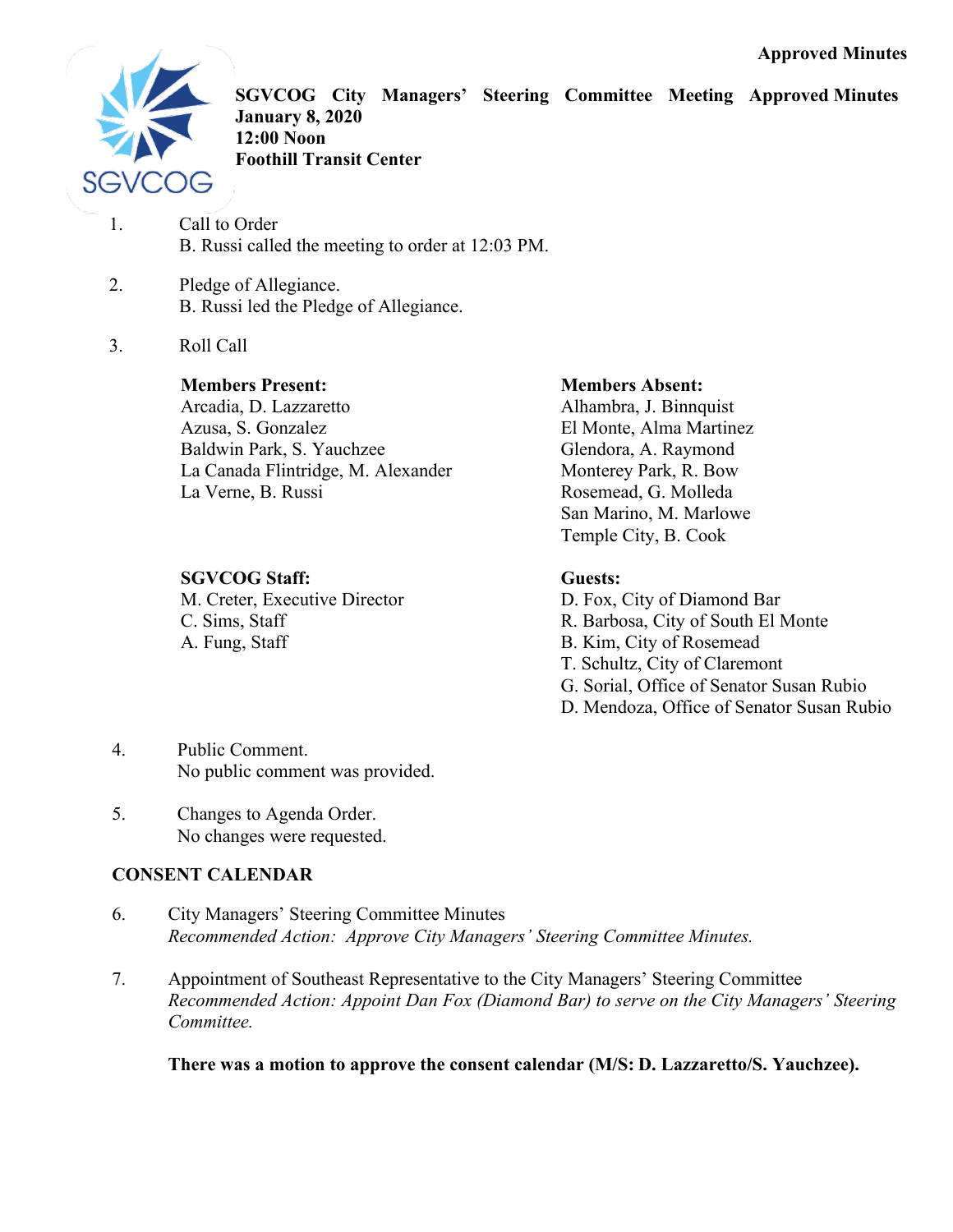| [MOTION PASSED] |  |
|-----------------|--|
|-----------------|--|

| <b>AYES:</b>    | Arcadia, Azusa, Baldwin Park, La Canada Flintridge, La Verne       |
|-----------------|--------------------------------------------------------------------|
| <b>NOES:</b>    |                                                                    |
| <b>ABSTAIN:</b> |                                                                    |
| <b>ABSENT:</b>  | Alhambra, El Monte, Glendora, Monterey Park, Rosemead, San Marino, |
|                 | Temple City                                                        |

#### **ACTION ITEMS**

8. Regional Housing Trust Fund Joint Powers Agreement and Board Selection Process

Caitlin Sims, SGVCOG Principal Management Analyst, provided a presentation on the proposed Regional Housing Trust Fund Joint Powers Agreement and Board Selection Process. The presentation covered proposed staffing structures, membership types, membership structures, and board appointment process of the JPA. The Committee was comfortable with the proposed administrative fee structure for full members. After a thorough discussion on the affiliate fee administrative fee structure, the committee provided several recommendations to modify the JPA's administrative fee structure for affiliate members.

**There was a motion to direct staff to distribute the proposed Regional Housing Trust Joint Powers Agreement to interested cities, incorporating the modifications to the JPA's affiliate membership administrative fee structure as outlined below, and recommend the Governing Board approve the proposed Regional Housing Trust Board composition and selection process.** 

| <b>Population Size</b> | <b>Administrative Fee</b> |
|------------------------|---------------------------|
| Up to $30,000$         | \$2,000                   |
| 30,001 to 60,000       | \$3,000                   |
| $60,001$ to $100,000$  | \$4,000                   |
| Over 100,001           | \$5,000                   |
| County (Per District)  | \$5,000                   |

#### **(M/S: S. Yauchzee/M. Alexander)**

#### **[MOTION PASSED]**

| AYES:           | Arcadia, Azusa, Baldwin Park, La Canada Flintridge, La Verne       |
|-----------------|--------------------------------------------------------------------|
| <b>NOES:</b>    |                                                                    |
| <b>ABSTAIN:</b> |                                                                    |
| <b>ABSENT:</b>  | Alhambra, El Monte, Glendora, Monterey Park, Rosemead, San Marino, |
|                 | Temple City                                                        |

#### **UPDATE ITEMS**

- 9. Service Delivery Study No updates were provided.
- 10. Executive Director's Monthly Report